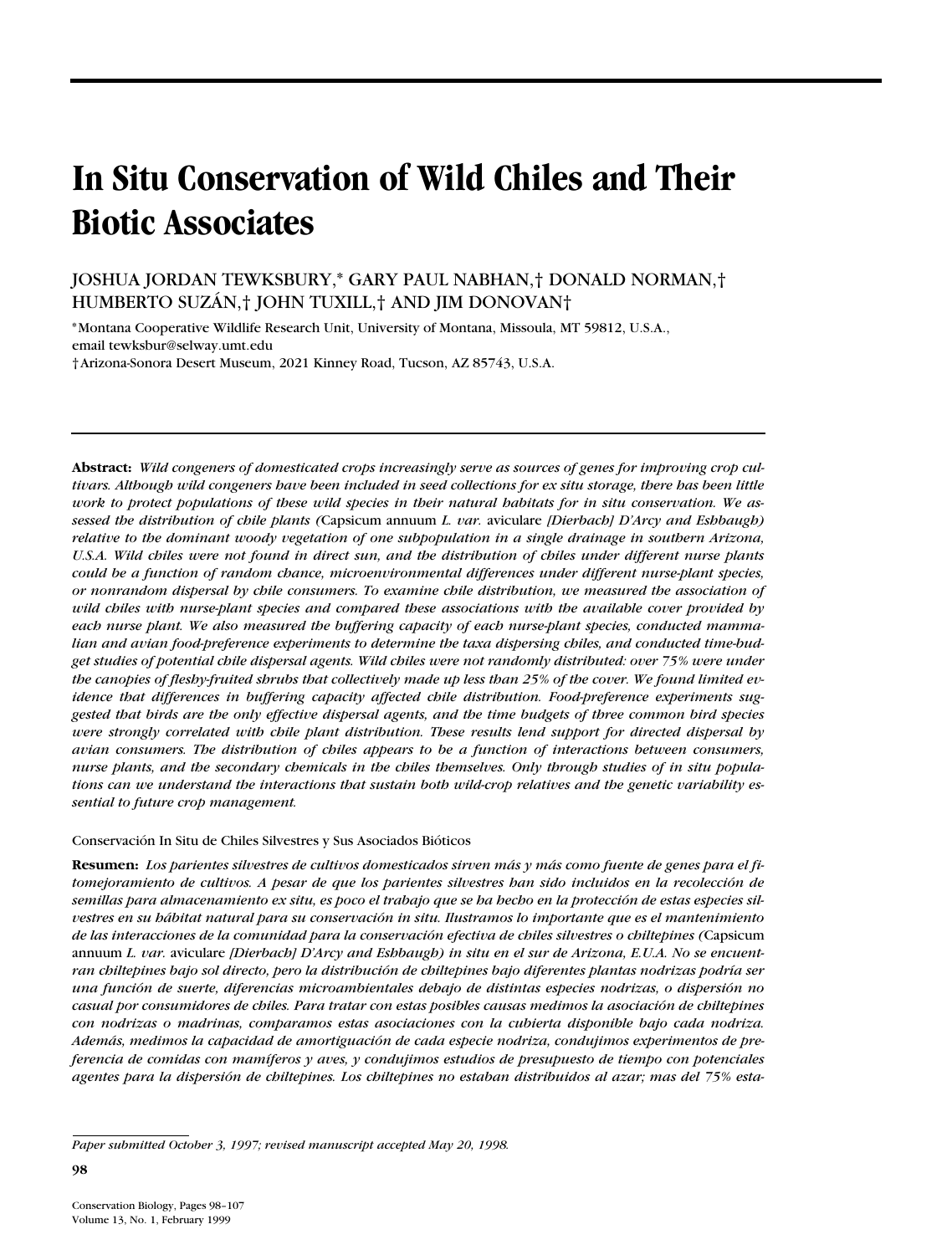*ban bajo la cubierta de arbustos con frutas carnosas que colectivamente constituyen menos del 25% de la cubierta. Encontramos evidencia limitada de la capacidad de amortiguamiento para afectar la distribucion de los chiltepines. Experimentos de preferencia en comidas sugieren que aves son los únicos agentes de dispersión efectivos y que los presupuestos de tiempo de tres especies comunes de aves estaban estrechamente relacionadas con la distribución de la planta de chilttepin. Estos resultados prestan soporte a dispersión dirigida por consumidores avicolas. La distribución de chiles parece ser un producto de las interacciones entre consumidores, nodrizas, y los químicos secundarios en los mismos chiltepines. Unicamente a través de estudios de poblaciones conservadas in situ podemos entender las interacciones que sostienen tanto a los parientes silvestres como a la variabilidad genética esencial al futuro manejo de cultivos.*

# **Introduction**

Wild congeners of domesticated crops are increasingly used as plant genetic resources for improving the resistance of cultivated crop varieties (cultivars) to disease, pests, and abiotic stresses (Stalker 1980). In the United States alone, genes from wild-crop relatives have been used to enhance at least 23 nontimber crops, accounting for more than 1% of the country's total annual crop production, which is worth billions of dollars annually (Prescott-Allen & Prescott-Allen 1987). The conservation of wild-crop relatives as potential genetic resources for crop improvement therefore has become a shared priority of agricultural geneticists and conservation biologists (Frankel & Soulé 1981).

Most of the funds devoted to conserving the genetic resources of crops and their wild relatives are devoted to the collection of seeds, scions, and tubers for ex situ storage (Stalker 1980; Ingram & Williams 1984). Few wild congeners are intentionally managed or even monitored in their natural habitats as a means of in situ conservation (Ingram & Williams 1984; Ingram 1990); even fewer have had protected areas explicitly designated for their conservation (e.g., Guzman-Mejia & Iltis 1991).

Although hundreds of species of wild-crop congeners occur in the world's 8500 national parks and biosphere reserves, management plans rarely address these species, and there have been virtually no attempts to conserve the current genetic variation in wild congeners or the ability of these species to evolve in their natural habitats (Food and Agriculture Organization 1996). To accomplish these goals, managers need to consider the web of interactions that enable a plant population to persist in its native habitat (Frankel & Soulé 1981; Tuxill & Nabhan 1998). Only a handful of wild-crop congeners have been subjects of detailed ecological studies in their native habitats (Nabhan & Felger 1978; Benz et al. 1990). This is unfortunate because an understanding of the adaptive strategies of wild congeners may be critical for their effective use in crop improvement (Harlan 1967; Zohary 1983). This paucity of knowledge about the ecology and management of wild-crop congeners would not be so worrisome if ex situ conservation strategies were able to obtain a greater diversity of conservation objectives (Hamilton 1994) and wild populations were not threatened with extirpation (Nabhan 1991).

To illustrate the value of detailed in situ studies of wild-crop relatives, we demonstrate their importance for understanding the ecology and advancing the conservation of "chiltepines," a form of wild chile peppers (*Capsicum annuum* L. var. *aviculare* (Dierbach) D'Arcy and Eshbaugh). We emphasize two sets of relationships upon which wild chile peppers depend: those with dispersal agents and those with nurse plants, the overstory trees and shrubs that protect vulnerable seedlings from biotic and abiotic stresses (Nabhan 1987; Valiente-Banuet & Escurra 1991). We examined these relationships in an isolated population at the northern limit of the chile's range because peripheral populations may contain unique genetic traits that allow persistence and evolution of the species at the aridmost limits of its range (Lawton 1993; Lesica & Allendorf 1995) and that may incidentally have value in crop improvement. We examined the distribution of chiles among different nurse-plant species and three possible mechanisms to explain this distribution: (1) random association, (2) microenvironmental differences leading to differential establishment and survival under various nurse plants, and (3) differential or directed dispersal to various nurse plants. Our objectives were to determine the abiotic and biotic factors that influence the distribution of chile plants and to identify the interactions on which wild chiles depend for recruitment and survival at the northern limits of their range.

# **Threats to Wild Chile Populations**

Wild chiles are long-lived, somewhat scandent perennial shrubs that fruit in the fall. Numerous bright red fruits are produced on long pedicels and often remain on the plant through the winter if they are not consumed. The oldest wild plant we have on record is more than 30 years old, but little is known about average longevity. Wild chiles are found throughout Central America and reach the northern limits of their range in southern Arizona, U.S.A., where our investigations were conducted.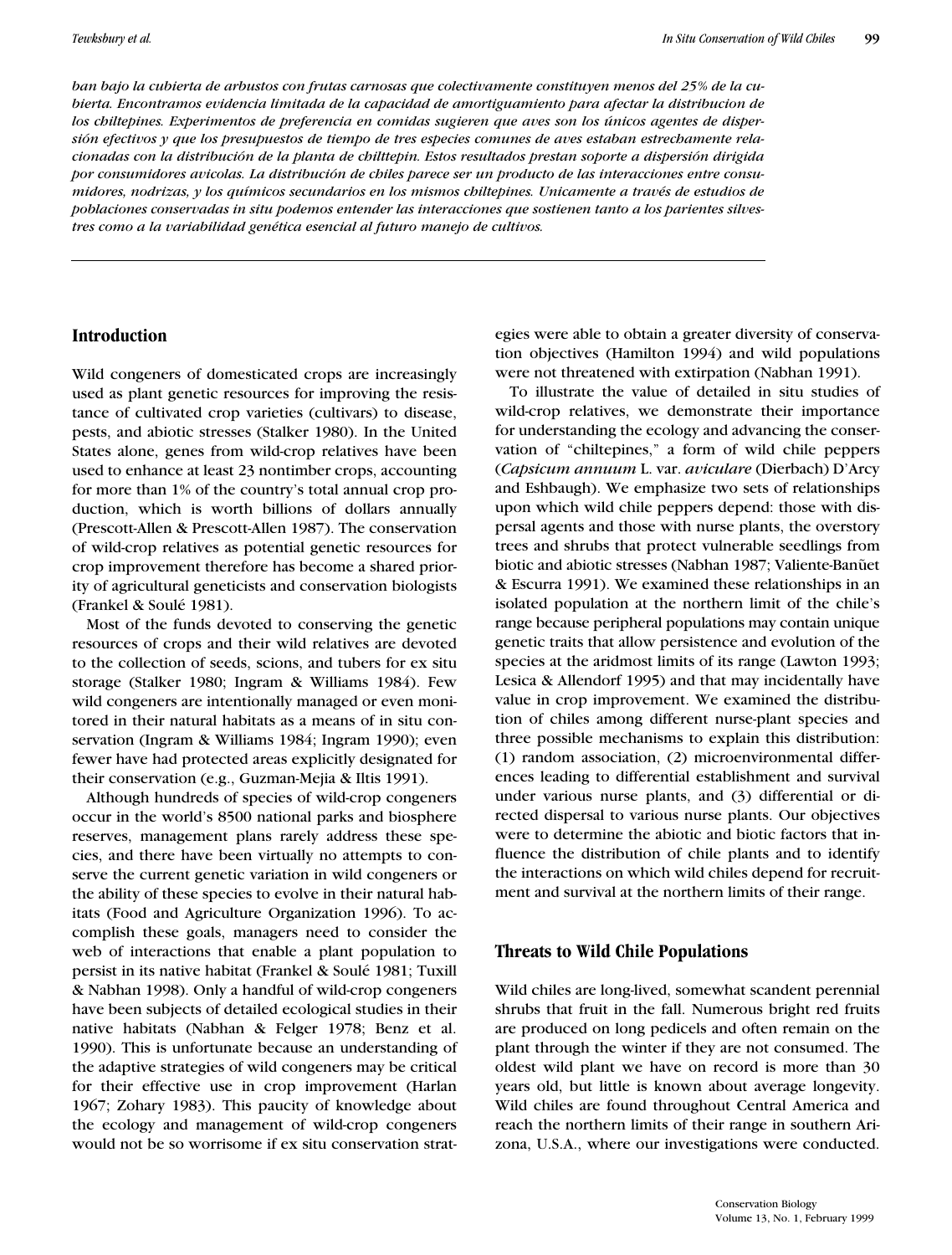There, the species is rare enough that the U.S. Forest Service has given it "special plant" status (M. Parra-Falk, Coronado National Forest, personal communication). In southern Arizona and adjacent Sonora, Mexico, the loss of habitat, damage to plants by collectors and livestock, and overharvesting of fruit have led to local declines in wild chile population densities and, in some cases, the long-term loss of entire populations (Gentry 1942; Nabhan et al. 1990). Many populations in Sonora apparently have been overexploited during the last five decades: up to 20 metric tons of wild chiles have been harvested annually from the sierras for export as a condiment to U.S. markets (Gentry 1942; Nabhan et al. 1990). Small, isolated populations occur in at least two U.S. protected areas with International Biosphere Reserve status from the United Nations Educational, Scientific, and Cultural Organization (Organ Pipe Cactus National Monument and Big Bend National Park), but the only known population in the United States with more than 500 plants is located in Coronado National Forest, Arizona. This population forms the northern apex of a diffuse archipelago of wild chile populations in the Sonoran Desert bioregion, and although a minimum viable population analysis has not been completed, the chiles in Coronado National Forest may represent the best opportunity for protection of a viable population for long-term in situ conservation (Frankel & Soulé 1981).

# **Study Site and Methods**

The primary study site is in an ephemeral stream drainage on the south face of Tumacacori Peak, Santa Cruz County, Arizona (31°33'N, 111°04'W) between 990 and 1290 m in elevation, less than 25 km from the international border with Mexico. This site is within a 2500-ha proposed botanical and zoological area being developed under a Memorandum of Understanding between the U.S. Forest Service and Native Seeds/SEARCH (Nabhan 1990). Through 5 years of systematic mapping and floral surveys, more than 500 wild chile plants have been tagged and mapped, 40 other species of crop congeners have been found, and more than 220 plant species have been cataloged on the proposed reserve (G.P.N., unpublished data). The area is rich in tropically derived disjuncts when compared with other localities near the limits of Sonoran Desertscrub and Madrean Evergreen Woodlands (Brown 1982), but the vegetation is predominantly semidesert grassland and mesquite woodland (Brown 1982).

## **Chile Plant Distribution**

To assess the distribution of chile plants relative to the dominant woody vegetation, we chose one subpopulation contained within a single side drainage at our primary field site. All chile plants in the drainage  $(n = 80)$ were located, and their associations with nurse plants were recorded. To determine if chile plants were randomly distributed among nurse plant species, we assessed the relative cover of all potential nurse plants in the drainage by conducting five  $250 \text{·m}^2$  strip transects and recording the canopy cover of all woody perennial vegetation in the transects following the logarithmic plot method (McAuliffe 1990). If chile plants were distributed randomly with respect to nurse-plant species, the expected distribution of chiles among nurse plants should be proportional to the cover provided by each potential nurse-plant species in the transects. Because no chiles were found in the open, the expected number of chiles under a particular nurse plant,  $E_j$ , can be described as:

$$
E_J = \left[\frac{C_j}{C_{\text{tot}}}\right] \mathcal{O}_{\text{tot}},\tag{1}
$$

where  $C_j$  is the cover provided by species *J*,  $C_{\text{tot}}$  is the total cover of all potential nurse-plant species, and O<sub>tot</sub> is the total number of chiles (80 in the drainage studied).

## **Abiotic Stress**

To determine if the distribution of chiles among potential nurse plants was related to differences in the abiotic conditions under the canopies of these plants, we surveyed light penetration and ambient temperature under the canopies of five dominant woody plant species and at analogous nearby sites lacking woody cover. The shaded leaves of domesticated chile plants are known to contribute significantly to plant photosynthesis, especially when plants are affected by other abiotic stresses (Alvino et al. 1994). To examine shade quality, we measured light-extinction profiles on 24 June 1995. We used a 1-m-long LiCor LQA line quantum sensor to measure light penetration at 30 cm above ground in each cardinal direction from the main trunk of each tree sampled. We sampled five individuals of each nurse-plant species and used the mean of the four measurements divided by the ambient unobstructed light intensity to obtain a percent light infiltration value in  $\mu$  mols/second for each tree.

Temperature was measured by thermocouples connected to a Wescor TH-65 Digital TC thermometer at midday in summer (24 June 1995) and in winter (20 December 1995). Summer temperature exceeded 41° C on the day of sampling, and winter temperature ranged from  $2.5^{\circ}$  to  $8^{\circ}$  C during sampling. We compared air and ground temperatures outside each nurse-plant canopy with ground temperatures at the base of a chile plant's stem under the nurse-plant canopy and at 30 cm above ground beneath the nurse plant. Because air and ground measurements gave similar results, we present only the difference between ground temperatures within and outside of canopies.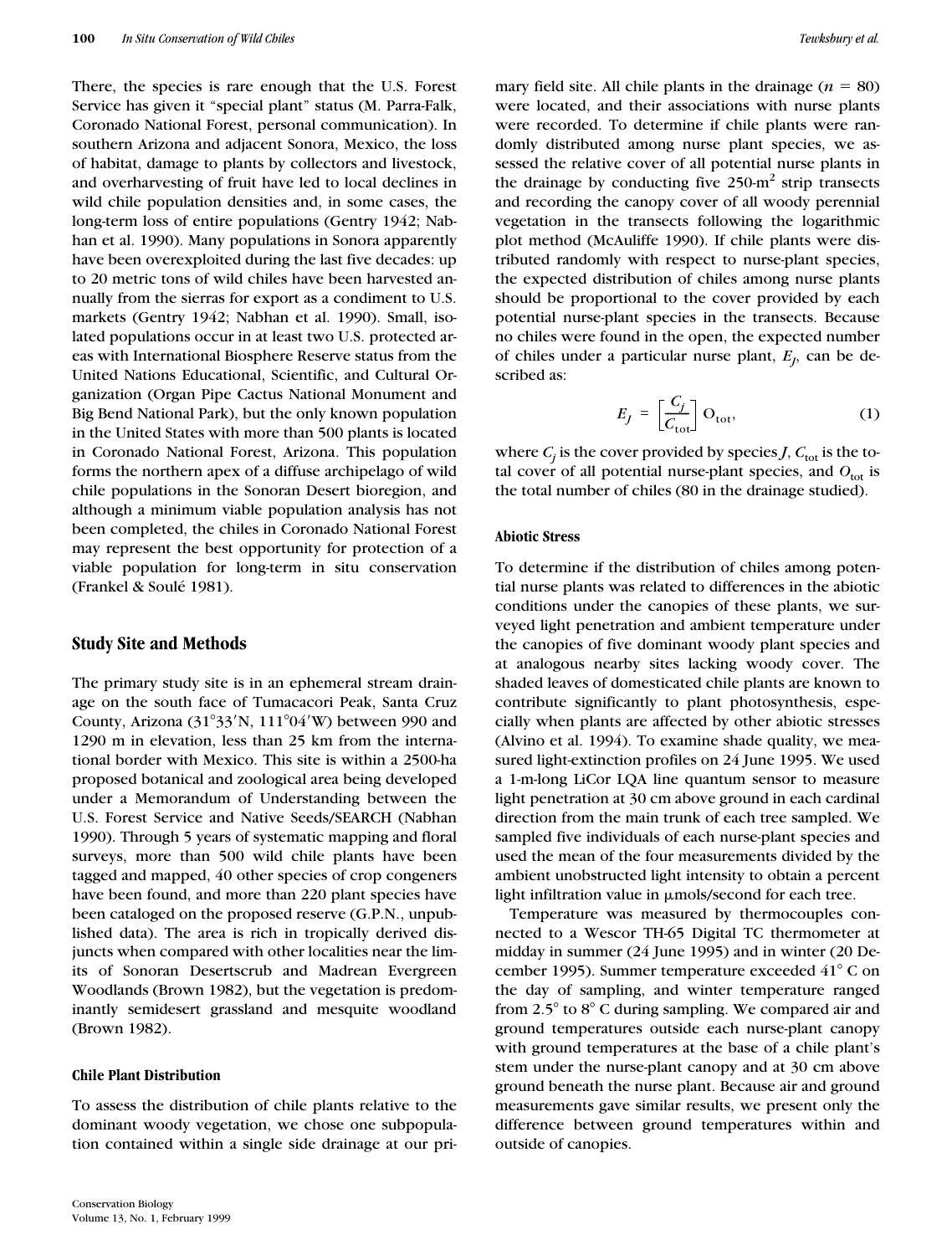## **Survival**

To determine the effect of different shaded environments on the survival of chile plants, a replicated transplant experiment was initiated at the Desert Botanical Gardens in Phoenix, Arizona, where we established a drip-irrigated experimental plot. Equal-aged wild chile seedlings grown from the same source population were randomly transplanted into runoff catchment basins of desert soil mixed with compost. We transplanted chiles into five treatments: under netleaf hackberry (*Celtis reticulata* Torr.), under wolfberry (*Lycium andersonii* Gray), under mesquite (*Prosopis velutina* Woot.), in artificial shade made with fiberglass mesh, and without shade. Fifteen chiles were transplanted per treatment. All plants were irrigated at least monthly for 2 years and then left to survive on local rainfall (200–250 mm) alone. We recorded survival 1, 2, and 3 years after irrigation was terminated.

#### **Dispersal**

We compared the size, shape, and color of chile fruits with fruits of other bird-dispersed shrub and tree species at our primary study site. We then compiled direct observations and video recordings at our primary study site and at the Arizona-Sonora Desert Museum, located in the Tucson Mountains 66 km north of our primary study site, to determine the primary avian consumers of chiles.

To determine dispersal patterns from primary avian consumers, we conducted time-budget studies at the study site, where we sampled vegetation along transects. Birds were located along a  $50 \times 200$  m transect within the chile population. To minimize bias associated with conspicuous perch locations, the activities of all birds were followed for as long as each bird stayed within the transect area or until the bird was lost from view. The time spent foraging and perching on all substrates was recorded. We made a total of 233 bird-substrate observations during five mornings of field observations from 0800 to 1030 hours. We conducted all observations during the autumn fruiting season between 1 September and 15 October 1996. Assuming that the probability of birds defecating seeds onto or under a particular plant species is highly correlated with the amount of time they spend perching and foraging on these substrates during morning foraging periods, these data should provide an index of the avian dispersal patterns of chile seeds.

To further investigate chile consumption by birds and mammals, we conducted two sets of field trials of fruit preference: a diurnal set to examine avian fruit preference and a nocturnal set to examine the dietary preference of nocturnal mammals. Avian fruit preference trials were conducted at the Arizona-Sonora Desert Museum. Because both wild chiles and desert hackberries occur

on the museum grounds, birds involved in preference trials previously had been exposed to all fruits presented. Fruits were presented from 0600 to 1000 hours on small paper plates on the ground; three days of trials were conducted. Fruits were placed in three treatments: 20 chiles on a plate ( $n = 13$  plates over the 3 trial days), 10 chiles mixed with 10 hackberry fruits  $(n = 11)$ , and 20 hackberry fruits  $(n = 13)$ . Plates were checked hourly and were removed when over half the fruit was consumed.

Although all mammals tested in laboratories to date show aversion to capsaicinoids (Glinsukon et al. 1980; Kawada et al. 1986; Szolcsányi et al. 1986), we found no previously published tests of mammalian responses to wild chiles in their natural habitats. Because rats have been shown to become desensitized to capsaicinoids under laboratory conditions (Bib 1990), testing fruit preferences with mammals previously exposed to chiles was necessary for determining their potential role as seed consumers. Therefore, we conducted nocturnal fruitpreference experiments at our primary field site. After dusk, when frugivorous bird activity had ceased, we placed groups of wild chile and hackberry fruit at 10-m intervals on the ground in small areas cleared of leaf litter and in depressions on rocks. Before dawn we collected the remaining fruits and tallied the number of each fruit type removed. Although ants may have removed some fruits, we saw no ant activity around fruit groups during predawn collections. Fruit presentations were done in three treatments: 20 chiles ( $n = 5$  groups), 10 chiles and 10 hackberries ( $n = 5$  groups), and 20 hackberries ( $n = 5$  groups) over two trial nights.

#### **Statistical Analyses**

To determine if chile plants were distributed nonrandomly under nurse plants, we used a chi-square analysis (Sokal & Rohlf 1995), comparing the observed distribution of chiles with the expected distribution. A nurseplant association score was calculated for each species as the difference between the observed number and the expected number of chile plants under a species. Thus the nurse-plant association represents the degree of association between chiles and nurse-plant species above or below that expected by random distribution of chiles among nurse plants. This metric was then used to examine the potential relationships between light penetration, temperature-buffering capacity, and chile distribution. Light penetration was arcsine-transformed and compared by analysis of variance and linear regression (Sokal & Rohlf 1995). We used partial regression analysis to examine the relationship between the substrate use of the three primary chile consumers and the distribution of chile plants under different nurse plants, controlling for the relative cover provided by each potential nurse-plant species (SPSS, Inc. 1996). We report stan-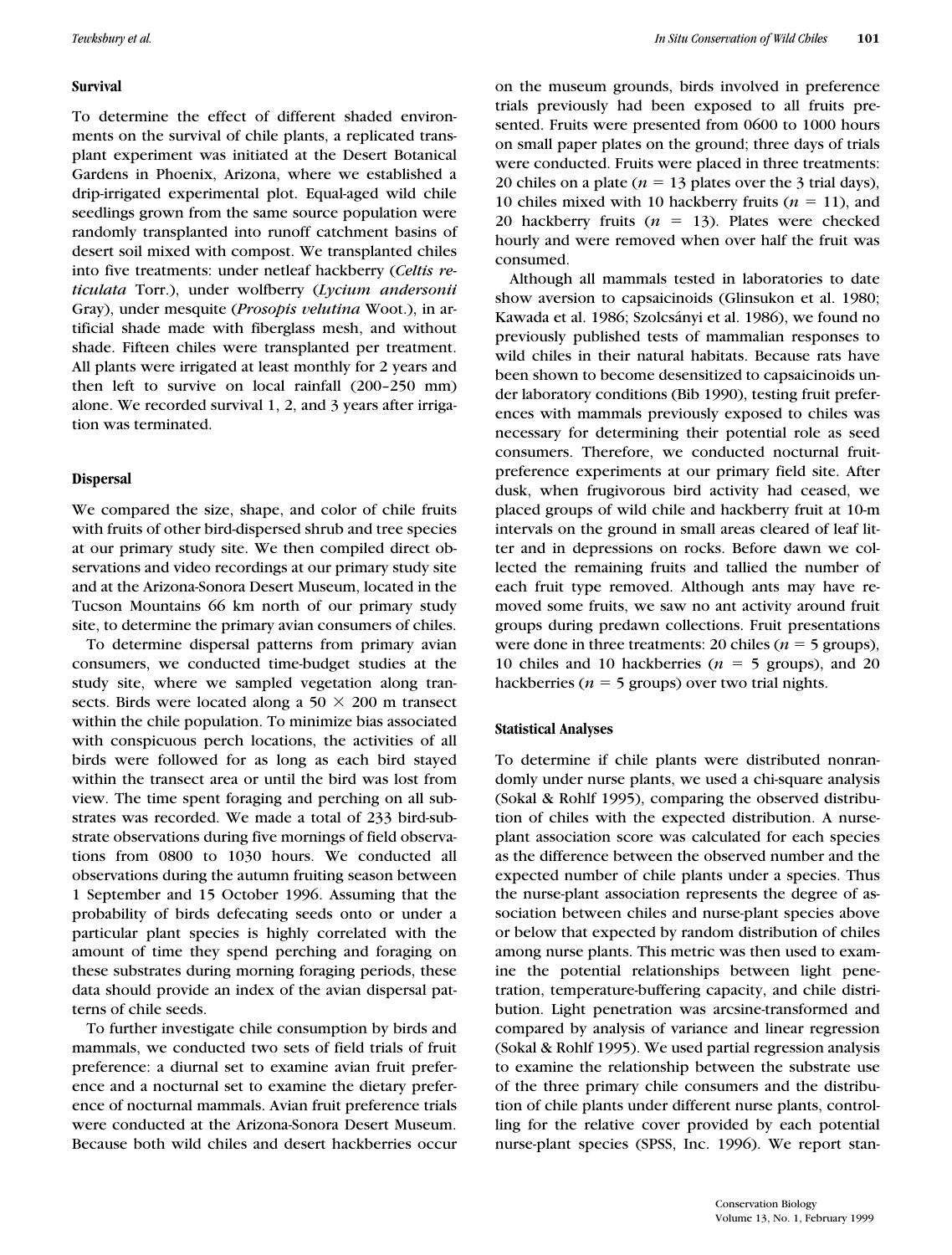dardized beta coefficients  $(b_{st})$  with this analysis (Sokal & Rohlf 1995). Nocturnal and diurnal fruit preferences were evaluated with a Mann-Whitney *U* test because not all data were normally distributed. Nocturnal trials were evaluated by means of a one-tailed significance level to reflect our directional hypothesis that mammals would avoid eating chiles. We used SPSS version 7 for all tests (SPSS, Inc. 1996).

## **Results**

#### **Chile Plant Distribution**

Chiles were not found in open, unprotected areas. We found a greater than expected association of wild chile plants with particular nurse plants relative to the modest contribution of their canopies to overall vegetative cover (Fig. 1). For the 83 chile plants located within the strip transects, 63 plants (78%) were found under the canopies of fleshy-fruited shrub or tree species that collectively contributed less than a quarter of the woody plant cover (Fig. 1;  $\chi^2 = 112$ , df = 1,9; *p* < 0.0005). Notably, 48 of the chile plants (58%) were found under



*Figure 1. Observed and expected number of chile plants under each potential nurse-plant species. The expected distribution is based on the relative abundance of each nurse plant*  $(C_i, equation 1)$ *. The observed chile distribution is greater than expected under all nurse-plant species that bear small, birddispersed fleshy fruits and less than expected under the canopies of other species: oak (*Quercus oblongifolia *Torr.), ocotillo (* Fouquieria splendens *Engelm.), palo verde (*Cercidium floridum *Benth.), and burroweed (* Isocoma tenuisecta *Greene); scientific names for other species provided in Table 1.*

just two species: desert hackberry (*Celtis pallida* Torr.) and netleaf hackberry (*Celtis reticulata* Torr.), although these two red-fruited trees contributed only 15% of the woody plant cover in transects. Another 15 (20%) of the wild chiles were found under three other fleshy-fruited shrubs: wolfberry (*Lycium andersonii* Gray), graythorn (*Zizyphus obtusifolia* Hook), and condalia (*Condalia correllii* Johnston.). The cover contributed by these shrubs provided less than 10% of the total plant cover.

#### **Abiotic Stress Reduction**

Hackberry canopies (of both *C. pallida* and *C. reticulata*) allowed significantly less ambient light to penetrate to the median level of chile foliage (30 cm above ground) than did the canopies of other dominant shrubs  $(F = 11.6, df = 1,24, p = 0.001; Fig. 2)$ , and there was a trend for species with lower light penetration to have greater frequency of association with chiles ( $F = 6.26$ ,  $r^2 = 0.67$ ,  $p = 0.087$ , df = 1,4). This trend was entirely driven by hackberry canopies (Fig. 2), however, and light penetration was not different among other shrubs tested (Scheffe's Post-hoc test,  $p > 0.06$  in all cases). Three out of six species measured had significantly warmer ground temperatures in mid-winter under their canopies, and ground temperatures in the summer were significantly cooler under the canopies of all species



*Figure 2. Light penetration through the foliage of various nurse-plant species plotted against their nurseplant association. Species with positive nurse-plant associations have more chiles under them than expected by chance. Boxplots represent mean (thick horizontal line), median (thin horizontal line), twenty-fifth to seventy-fifth percentile (box), and tenth to ninetieth percentile (whiskers). Data are presented for desert hackberry (*Celtis reticulata*), wolfberry (* Lycium andersonii*), mesquite (* Prosopis velutina*), mimosa (* Mimosa dysocarpa*), and hopbush (* Dodonea viscosa*).*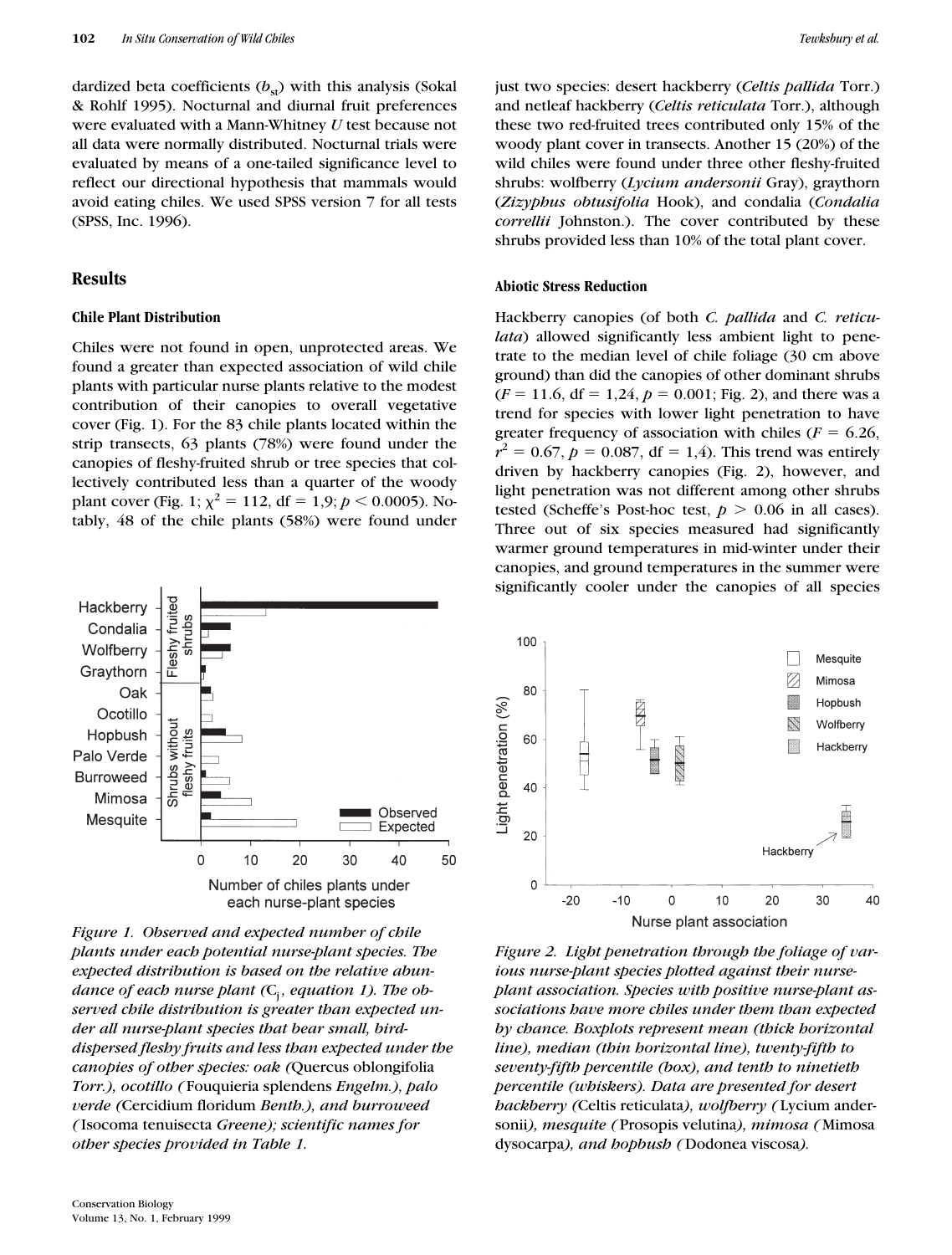|  | Table 1. Soil temperature difference $(°\)$ under canopies of different nurse plants compared to open soil. |  |  |  |  |  |  |  |  |
|--|-------------------------------------------------------------------------------------------------------------|--|--|--|--|--|--|--|--|
|--|-------------------------------------------------------------------------------------------------------------|--|--|--|--|--|--|--|--|

| <i>Species<sup>a</sup></i> | Common name      | Nurse plant<br>association | Winter<br><i>buffering</i> <sup><i>b</i></sup> | <i>Summer</i><br><i>buffering</i> <sup><i>b</i></sup> |
|----------------------------|------------------|----------------------------|------------------------------------------------|-------------------------------------------------------|
| Celtis pallida Torr.       | desert hackberry | 34.79                      | $1.86 \pm .89(5)$                              | $14.92 \pm 1.92$ (8) <sup>***</sup>                   |
| Condalia globosa Johnst.   | bitter condalia  | 4.43                       | $3.07 \pm .51(5)$ **                           | not measured                                          |
| Lycium andersonii Gray     | wolfberry        | 1.64                       | not measured                                   | $19.55 \pm 2.19$ (6)***                               |
| Zizyphus obtusifolia Hook  | graythorn        | 0.4                        | $1.6 \pm .62(5)^*$                             | $12.05 \pm 1.70$ (6) <sup>**</sup>                    |
| Dodonea viscosa Jacq.      | hopbush          | $-3.28$                    | $2.15 \pm .60(5)^*$                            | $14.44 \pm 4.24$ (5) <sup>*</sup>                     |
| Mimosa biuncifera Benth.   | mimosa           | $-6.14$                    | $-0.36 \pm 1.06(5)$                            | $10.4 \pm 4.77(5)^*$                                  |
| Prosopis velutina Woot.    | mesquite         | $-17.33$                   | $0.54 \pm 1.11(5)$                             | $10.73 \pm 3.68$ (5) <sup>*</sup>                     |

*aSpecies are ordered by nurse-plant association score.*

*b*Mean  $\pm$  SE (number of trees sampled). Significance of temperature change under canopy compared to open soil from paired t tests: \*p < 0.05, \*\*p , *0.005,* \*\*\*p , *0.0005.*

tested than in open areas (Table 1). The relative capacity of different nurse plants to buffer extremes in temperature was not correlated with these nurse plants' frequency of association with chiles (summer:  $F = 0.89$ ,  $r^2 = 0.02$ ,  $p = 0.398$ , df = 1,4; winter:  $F = 1.133$ ,  $r^2 =$ 0.026,  $p = 0.347$ , df = 1,4). Nevertheless, the survival of chiles transplanted under hackberry may be higher than those transplanted to no-shade environments, artificial shade environments, or under mesquite or wolfberry canopies. Of the 15 replicates planted in each treatment, 5 chiles survived beneath the hackberry canopies 2 years after irrigation, and 2 survived after all other treatments were terminated (3 years after irrigation was suspended). All chiles in the other treatments died within 1 year after irrigation stopped.

## **Dispersal**

The fruits of wild chiles are slightly larger when ripe than are other bird-dispersed fruits in the area, but generally they are similar in morphology and presentation to the other bird-dispersed fruits (Table 2). Through three seasons of observation and video analysis of bird visitations to chiles, we identified three primary chile consumers at our primary study site: Curve-billed Thrasher (*Toxistoma curvirostre*), Northern Cardinal (*Cardinalis cardinalis*), and Northern Mockingbird (*Mimus polyglottos*). All three of these species readily consumed

chiles, and the Curve-billed Thrasher and Northern Mockingbird have been shown to defecate viable chile seed (G.P.N. and J.J.T., unpublished data). In 3 hours of videotaped bird activity at a large wild chile bush on Arizona-Sonora Desert Museum grounds, we observed a Northern Mockingbird take an average of 10 fruits per hour in eight different bouts. This bird was documented defending the wild chile plant from the visits of a Cactus Wren (*Campylorhynchus brunneicapillus*) and a Gila Woodpecker (*Melanerpes uropygialis*). The Gila Woodpecker was also seen consuming large quantities of chile fruit, but this species rarely occurs at our primary study site.

During 223 bird-substrate observations of the three primary avian chile consumers at the study site, we determined that all three species used plant substrates nonrandomly (all  $\chi^2 > 100$ ,  $p < 0.0005$  in all cases), exhibiting strong positive associations with desert hackberry canopies and lesser associations with other red-fruited shrubs. During our observation periods, all three species spent more than 80% of their time perching and foraging among hackberry canopies. When the substrate use of these species is compared to the distribution of chiles under their canopies, strong positive relationships occurred in all three cases (Fig. 3) (Northern Mockingbird:  $R_p = 0.933$ ,  $b_{st} = 0.949$ ,  $p < 0.0001$ ; Curve-billed Thrasher:  $R_p = 0.948$ ,  $b_{st} = 1.023$ ,  $p < 0.0001$ ; Northern Cardinal:  $R_p = 0.953$ ,  $b_{st} = 1.010$ ,  $p < 0.0001$ ).

|  | Table 2. Fruit characters of perennial plants bearing bird-dispersed fruit in arid subtropical and semiarid North America. |  |  |  |  |  |  |
|--|----------------------------------------------------------------------------------------------------------------------------|--|--|--|--|--|--|
|--|----------------------------------------------------------------------------------------------------------------------------|--|--|--|--|--|--|

| Diameter<br>Color at maturity<br><i><b>Species</b></i><br>Common name<br><i><b>Shape</b></i><br>(mm)<br>$6 - 10$<br>orange-red to red<br>wild chile<br>globose to subellipsoid<br>Capsicum annuum L.<br>ovoid to ellipsoid<br>yellow-orange to red<br>dessert hackberry<br>Celtis pallida Torr.<br>$5 - 8$<br>netleaf hackberry<br>$6 - 8$<br>orange-red to brown<br>globose to obovate<br>Celtis reticulata Torr.<br>$4-8$<br>obovoid to subglobose<br>bluish-black<br>Condalia correllii Johnst.<br>condalia |  | <b>Fruit characteristics</b> |  |  |                                                                                                                                                                                                           |  |
|----------------------------------------------------------------------------------------------------------------------------------------------------------------------------------------------------------------------------------------------------------------------------------------------------------------------------------------------------------------------------------------------------------------------------------------------------------------------------------------------------------------|--|------------------------------|--|--|-----------------------------------------------------------------------------------------------------------------------------------------------------------------------------------------------------------|--|
|                                                                                                                                                                                                                                                                                                                                                                                                                                                                                                                |  |                              |  |  | Texture/taste                                                                                                                                                                                             |  |
| Condalia globosa Johnst.<br>blackish<br>$3-6$<br>bitter condalia<br>globose<br>Lycium andersonii Gray<br>ovoid to ellipsoid<br>wolfberry<br>$3 - 8$<br>orange-red to red<br>spheroid to ellipsoid<br>Lycium berlandieri Dunal<br>$4 - 5$<br>wolfberry<br>red<br>chichiquelite<br>Solanum nigrum L.<br>$5 - 9$<br>purple to violet<br>globose<br>bluish-black to black<br>Zizyphus obtusifolia Hook.<br>graythorn<br>ellipsoid                                                                                  |  |                              |  |  | pericarp thin, piquant<br>pulp copious, sweet<br>pulp thin, sweet<br>pericarp juicy, bland<br>thin, bitter, juicy<br>pericarp juicy<br>pericarp juicy, fleshy<br>pericarp juicy, bitter<br>pericarp juicy |  |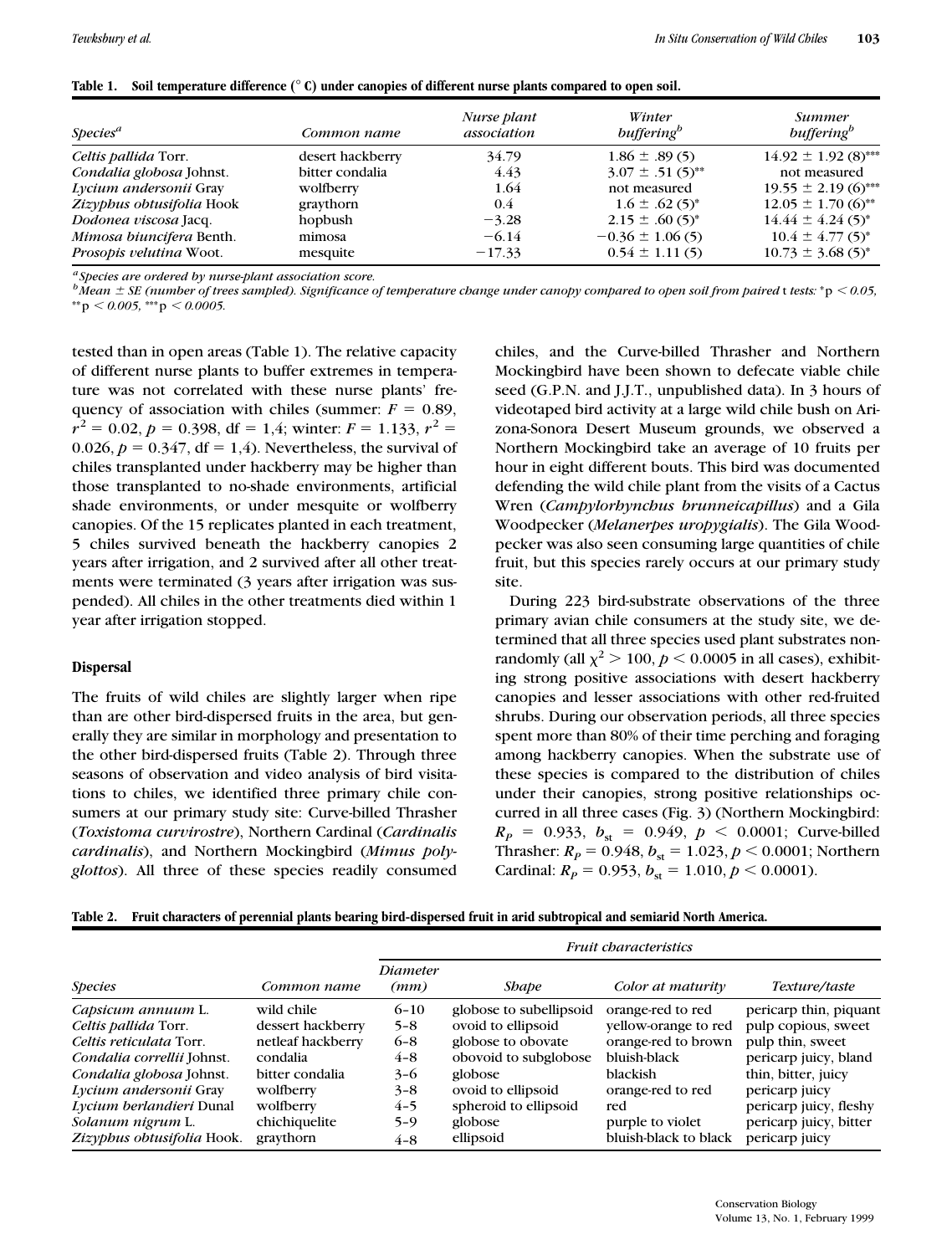

*Figure 3. Partial residual plots from linear regression for nurse-plant association with chiles versus the substrate use of each chile consumer, controlling for the relative abundance of each substrate. Each point represents the association between wild chiles and a given nurse-plant species (on the y axes) plotted against the use of that species by either Northern Mockingbird, Curve-billed Thrasher, or Northern Cardinal. Open circles are species without fleshy fruits; filled circles are species bearing fleshy, bird-dispersed fruits. Hackberry (*1*) was the most utilized substrate by all three bird species and had by far the most chiles associated with it (Fig. 1). Ocotillo is labeled for the Northern Mockingbird because it was used substantially as a perch by mockingbirds but did not have chiles under it. Ocotillo provides almost no shade, however, because of its growth form and thus may not serve as an effective nurse plant.*

In night-time trials aimed at determining the fruit consumption preferences of small nocturnal and crepuscular mammals, chiles were never consumed, whereas hackberries were readily eaten. Because our sample size is small, however, we have low power to detect differences and trends that are only marginally significant (fruits separate:  $U = 5.0$ ,  $n = 5$ ,  $p = 0.027$ ; fruits mixed together:  $U = 7.5$ ,  $n = 5$ ,  $p = 0.068$ ). In diurnal trials aimed at determining the fruit preference of birds, chiles and hackberry fruits were consumed in equal amounts when presented separately ( $U = 58$ ,  $n = 23$ ,  $p = 0.645$ ), but when the two fruit types were mixed so that birds had to choose which if any fruit to consume, more wild chiles were consumed than were hackberry fruit  $(U =$ 29,  $n = 11$ ,  $p = 0.019$ .

# **Discussion**

Although wild chiles apparently depend on nurse plants for seedling survival, their distribution under nurse plants is highly nonrandom: they are much more abundant under shrub and tree species bearing fleshy fruits that ripen in summer and fall (Fig. 1; Table 2). A similar relationship has been documented in subtropical thornscrub in central Sonora, Mexico, where wild chiles were 10 times more abundant under fleshy-fruited shrub species than under other potential nurse plants (Nabhan 1987).

Our data suggest that the distribution of chiles under these nurse plants may be explained largely by the autumn roosting and foraging habitats of a particular guild of frugivorous and omnivorous birds that favor these trees and shrubs as perch sites and foraging locations, or favor their fruit as nutritional resources (Fig. 3). Our field observations indicate that Northern Mockingbirds and Curve-billed Thrashers disperse chile seeds to sites favorable for germination and survival, especially those beneath hackberry canopies. Although Cardinals follow a similar pattern of substrate use, they may be less effective at dispersing seeds due to their bill morphology and propensity to break fruits open while they eat (G.P.N. and J.J.T., unpublished data). Thus, results from this study suggest that fruiting nurse plants and chile-dispersing bird species are both involved in ecological interactions critical to the establishment of wild chiles in the few areas where they can survive.

Although the capacity of different nurse plants to temper damaging heat and freezing-cold temperatures was not correlated with their relative frequency of association with chiles, all nurse plants reduced summer ground temperatures more than  $10^{\circ}$  C (Table 1). This habitat amelioration may allow chiles to persist in an environment that is otherwise inhospitable. Also, hackberry canopies permitted less light penetration than did other species (Fig. 2), and the survival of transplanted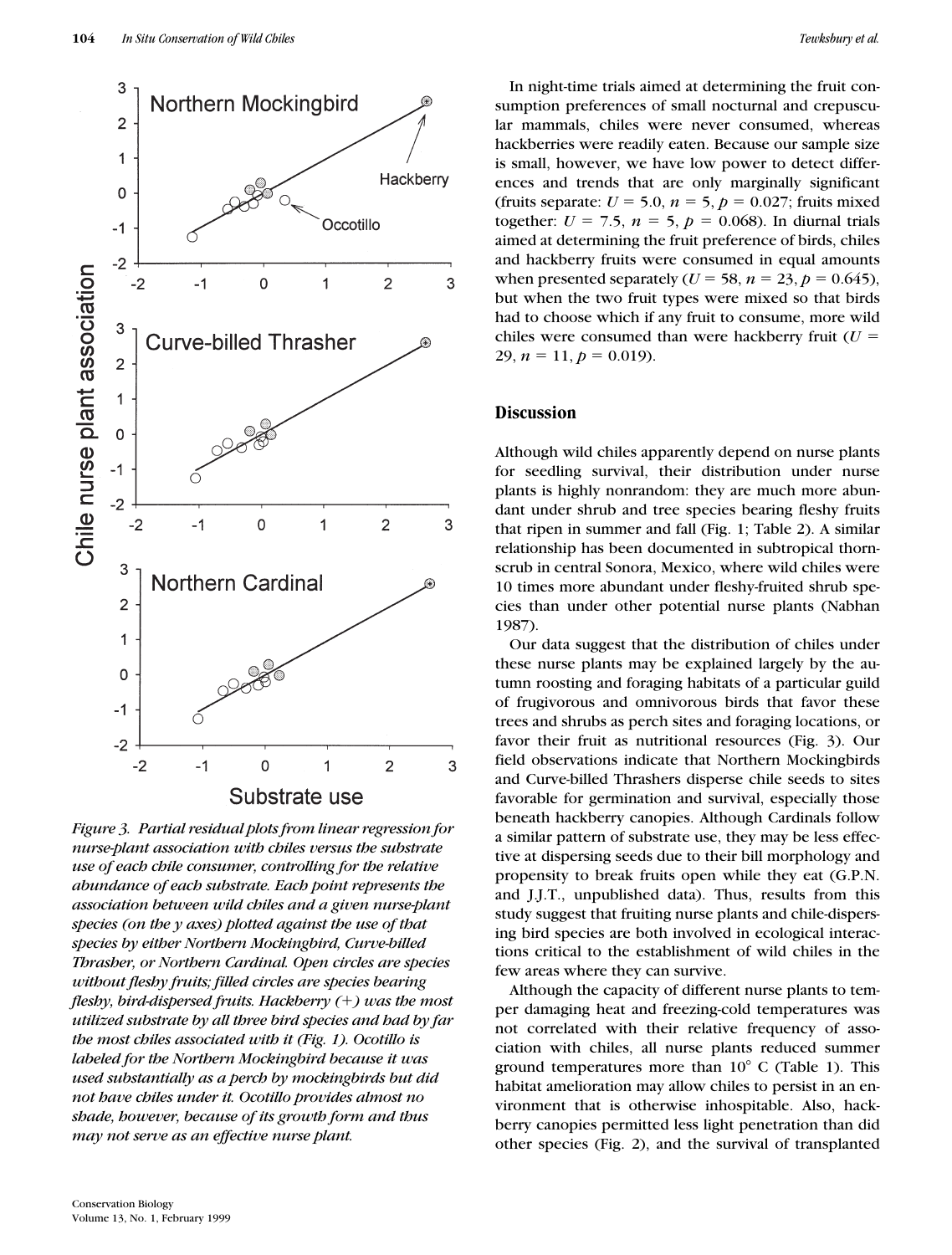chile plants under hackberry canopies was also high, potentially reinforcing the pattern of greater chile abundance under hackberry canopies. Separating the effects of habitat amelioration from the strong effects of nonrandom dispersal by birds is not possible with the current data, however. After seeds are dispersed, rates of germination, seedling establishment, plant survival, and reproduction may all be influenced by features of the microsite, including light and heat penetration and reradiation (Turner et al. 1966; Nobel 1980, 1984; Valiente-Banũet & Escurra 1991; Callaway 1992), soil moistureholding capacity and fertility (Patton 1978; Schmida & Whittaker 1981; Callaway et al. 1991: Chapin et al. 1994), and protection from herbivory (Atsatt & O'Dowd 1976; McAuliffe 1986). Each of these ecological factors may vary among potential nurse plants (Callaway 1995).

Our fruit-preference experiments confirm that certain birds readily consume wild chile fruits and may actively prefer them to hackberry fruits when the two are presented together. Additional support for avian acceptance of chiles comes from numerous lab experiments showing that birds are neurologically insensitive to capsaicin (Mason & Maruniak 1983; Szolcsányi et al. 1986; Mason et al. 1991; Norman et al. 1992) and from experiments demonstrating that the viability and germination rates of chile seeds are not affected by passage through the gut of some bird species (Norman et al. 1992). In contrast to avian reactions, our nocturnal preference trials and a large number of laboratory studies suggest that mammals are highly sensitive to capsaicin and will not ingest the chemical (Glinsukon et al. 1980; Kawada et al. 1986; Szolcsányi et al. 1986; Norman et al. 1992; Mason & Clark 1995). Both our field experiments and these laboratory tests are consistent with the hypothesis that birds are primarily responsible for the dispersal of chiles, and small mammals are not consuming the fruit or dispersing the seeds.

Although we have focused on the importance of birds to wild chile populations, the importance of the chile fruit to birds is less understood and is the focus of current studies. As rich sources of lipids, carotenoids, and other nutrients, chiles appear to be a valuable nutritional resource for several bird species, and some of these species appear important to ensuring the successful dispersal of chiles to sites under nurse plants. Thus, the importance of certain birds as dispersal agents and the fact that some of these same birds forage on the fruits of hackberry and other nurse plants could result in selection for similar fruiting traits between chiles and dominant nurse plants and may guide diffuse coevolution in fruit morphology (sensu Fox 1981).

#### **Conclusions and Management Implications**

The in situ conservation of wild chiles will be contingent on sustaining the ecological interactions between a well-defined guild of thorny, fleshy-fruited nurse plants and a loosely defined guild of frugivorous and omnivorous birds in the diverse geographic regions where wild chiles occur. The guild of birds dispersing chiles may change (Vasquez-Davila 1997) and nurse-plant associations may differ (Nabhan 1987), but, as the species dispersing chiles changes along geographical gradients, the suite of species serving as nurse plants may be predictable based on the foraging behavior of the local chile consumers. To fully conserve the interaction diversity among these organisms, we need a broader geographic perspective so that general ecological patterns are understood in terms of the particular configuration of dispersers and nurse plants at any locality (Thompson 1996).

In our study area, neither the species responsible for dispersal nor the favored nurse plants are uncommon. Nevertheless, the management of the nurse plants must be considered by Coronado National Forest resource managers if chiles are to persist. Our assessments of fire damage to nearby populations of nurse plants suggest that hackberry resprouting and growth is favored by periodic fire but that mesquite has much higher fire mortality and lower basal sprouting (Table 3). Fire suppression may therefore alter the perennial plant community by changing the ratio of fleshy fruited to nonfleshy fruited shrubs. This in turn may affect the avian consumers of chiles, as well as the number of sites that are locally available for chile dispersal and establishment. We

|                            |                |                    | Wash plants |                             | <b>Upland plants</b> |             |                             |  |
|----------------------------|----------------|--------------------|-------------|-----------------------------|----------------------|-------------|-----------------------------|--|
| <i>Species</i>             | Common<br>name | No.<br>individuals | Dead $(\%)$ | New basil<br>sprouts $(\%)$ | No.<br>individuals   | Dead $(\%)$ | New basil<br>sprouts $(\%)$ |  |
| Celtis pallida Torr.       | hackberry      | 23                 | $\Omega$    | 100                         | o                    | 0           | 100                         |  |
| Lycium $sp.^b$             | wolfberry      | 24                 | $\Omega$    | 100                         |                      | $\Omega$    | 100                         |  |
| Zizyphus obtusifolia Hook. | graythorn      | 21                 | 14          | 86                          |                      |             | 50                          |  |
| Prosopis velutina Woot.    | mesquite       | 25                 | 40          | 52                          | 25                   | 20          | 80                          |  |
| Acacia greggii Gray        | acacia         | 29                 |             | 90                          |                      | 0           | 100                         |  |
| Mimosa dysocarpa Benth.    | mimosa         | 0                  |             |                             | 30                   |             | 100                         |  |

**Table 3. Vegetation response to a 1994 fire measured in the Santa Rita Mountains less than 20 km from our primary study site.***<sup>a</sup>*

*aAll vegetation was examined along two transects, one along a wash and the other in the grassland above the wash, on 11 August 1994. <sup>b</sup>*L. andersonii *and* L. berlandieri *were present.*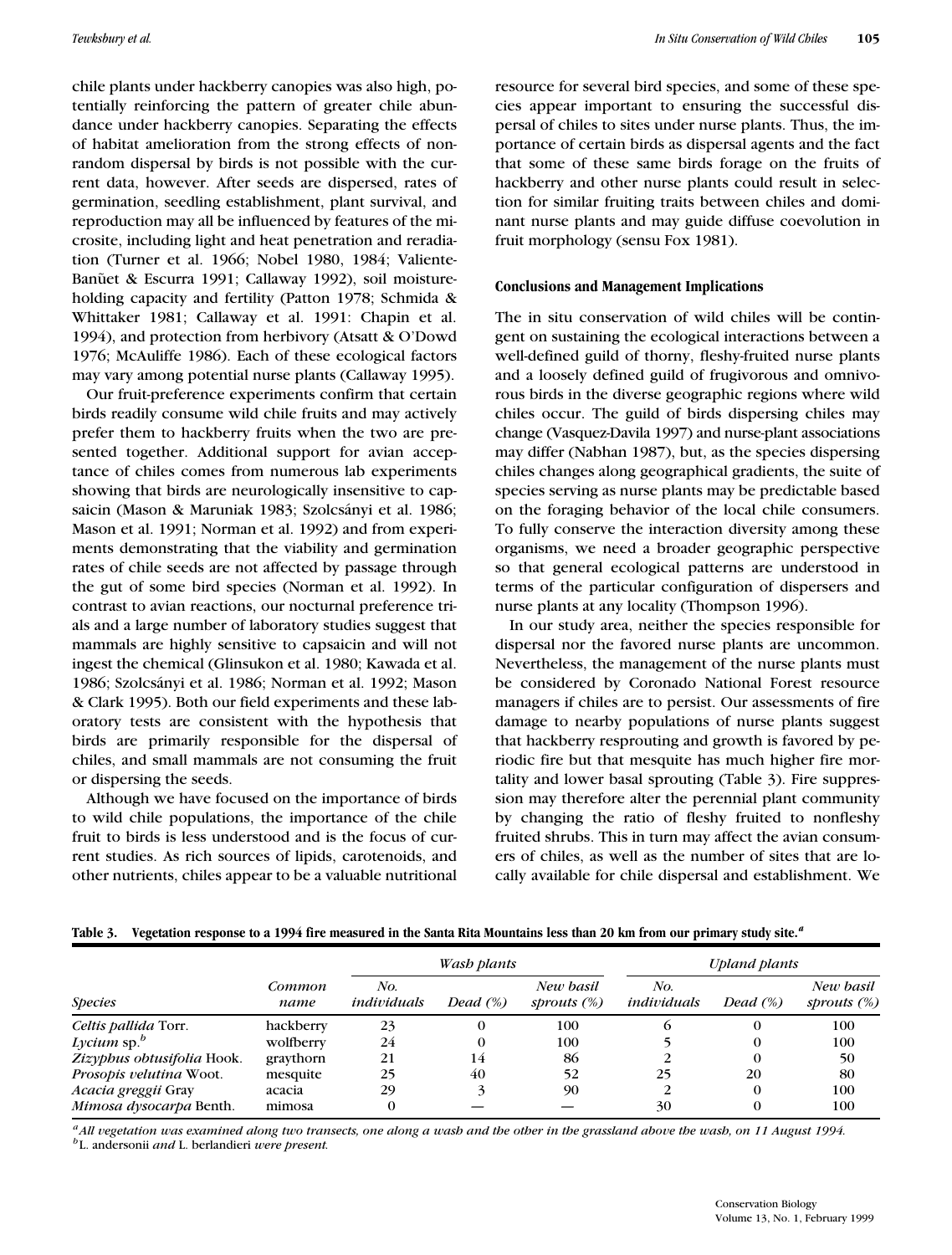recommend that long-term studies be undertaken to determine the links between fire suppression, nurse-plant abundance, and the health and persistence of chile populations. With more direct information, fire may be used in a management context to increase the abundance of fruiting shrubs and to produce higher-quality habitat for wild chiles and their avian dispersal agents.

An additional concern in Mexico may be the over-harvesting of wild chiles by humans, an animal perhaps unique for its combination of high chile consumption and poor chile dispersal. Although intensive wild chile branch-breaking and fruit harvesting for the spice trade is occurring in a number of locations, we have not seen any studies of the sustainability of this practice or the potential damage to nurse plants or to the longevity and reproduction of chile plants. Such studies on wild jojoba (*Simmondsia chinensis*) harvesting have found damage due to trampling and breakage of surrounding vegetation and have reduced jojoba seedling survival beneath nurse plants (Turner 1978). We have seen no evidence of chile plant damage by traditional Hispanic-American harvesters at our primary study site during our 20 years of sporadic observations, but we regularly hear complaints from them that outsiders damage the plants. Although reserve designation for formal in situ protection of chile populations and other wild-crop relatives will be an important step in long-term preservation, the development of protocols and techniques for the sustainable harvesting of wild-crop relatives will also be necessary if we are to preserve both the heritage and the genetic diversity of our crops (Tuxill & Nabhan 1998).

We believe that the web of ecological interactions that shape the distribution of wild chiles illustrates the role of in situ conservation in preserving diffusely coevolved relationships as well as species; the former cannot be easily conserved within ex situ repositories. Studying these relationships in protected areas may hold some spicy surprises for economic botanists and crop breeders. For instance, a systematic examination of the range of animals deterred by capsaicinoids could guide integrated pest management schemes. Analyzing these ecological interactions in the field may also suggest to crop geneticists, agronomists, and agroecologists novel ways to breed or manage commercial chile crops (Nabhan et al. 1990). By safeguarding the opportunity to understand ecological conditions similar to those under which wild chiles evolved, crop scientists may be able to more reasonably guide future chile crop evolution.

## **Acknowledgments**

We thank Native Seeds/SEARCH for their sustained chile conservation efforts and their logistical support. We also thank S. Nelson, K. Dahl, O. T. Kiser, C. Baker, R. Swift, D. Martinez, and the Arizona-Sonora Desert Museum.

We thank M. Parra-falk, R. and C. Smith of the Coronado National Forest, and J. Neubauer for access to the site through our Memorandum of Understanding on the designation of the site as a proposed Zoological and Botanical Area. We thank M. Wall and P. Bosland of the International Chile Research Institute for analyses and discussion of chile nutritive values; A. Rea, C. Martinez del Rio, and S. Russell for discussion of avian nutrition and sensory perception; and E. Molina for help in translation. M. F. Willson, E. Main, and two reviewers provided fruitful comments on earlier drafts of this manuscript. This project was supported financially by the Biodiversity Support Project, the Wallace Genetics Foundation, the Pew Scholars Program, and the Patagonia Corporation.

## **Literature Cited**

- Alvino, A., M. Centrito, and F. DeLores. 1994. Photosynthesis response of sunlight and shade pepper (*Capsicum annuum*) leaves at different positions in the canopy under two water regimes. Australian Journal of Plant Physiology **21:**377–391.
- Atsatt, P. R., and D. J. O'Dowd. 1976. Plant defense guilds. Science **193:**24–29.
- Benz, B. F., L. R. Velazquez-Sanchez, and F. J. Santana-Michel. 1990. Ecology and ethnobotany of *Zea diplopenennis*: preliminary results. Maydica **35:**85–94.
- Bib, B. 1990. After two weeks habituation to capsaicinized food, rats prefer this to plain food. Pharmacology, Biochemistry and Behavior **37:**649–653.
- Brown, D. E. 1982. Biotic communities of the American Southwest—United States and Mexico. Desert Plants **4:**1–342.
- Callaway, R. M. 1992. Effects of shrubs on recruitment of *Quercus douglasii* and *Quercus lobata* in California. Ecology **73:**2118– 2128.
- Callaway, R. M. 1995. Positive interactions among plants. Botanical Review **61:**306–349.
- Callaway, R. M., N. M. Nadkarni, and B. E. Mahall. 1991. Facilitation and interference of *Quercus douglasii* on understory productivity in Central California. Ecology **72:**1484–1499.
- Chapin, F. S., III., L. R. Waker, C. L. Fastie, and L. C. Sharman. 1994. Mechanisms of primary succession following deglaciation at Glacier Bay, Alaska. Ecological Monographs **64:**149–175.
- Food and Agriculture Organization of the United Nations. 1996. Draft global plan of action for the conservation and sustainable utilization of plant genetic resources for food and agriculture. Rome.
- Fox, L. R. 1981. Defense and dynamics in plant-herbivore systems. American Zoology **21:**853–863.
- Frankel, O. H., and M. E. Soulé. 1981. Conservation and evolution. Cambridge University Press, Cambridge, United Kingdom.
- Gentry, H. S. 1942. Rio Mayo plants. No. 257. Carnegie Institution, Washington, D.C.
- Glinsukon, T., V. Stitmunnathum, C. Toskulkao, T. Buranawuti, and V. Tangkrisanavinont. 1980. Acute toxicity of capsaicin in several animal species. Toxicon **18:**215–220.
- Guzman-Mejia, R., and H. H. Iltis. 1991. Biosphere reserve established in Mexico to protect rare maize relative. Diversity **7:**82–84.
- Hamilton, M. B. 1994. Ex situ conservation of wild plant species: time to reassess the genetic assumptions and implications. Conservation Biology **8:**39–49.
- Harlan, J. 1967. A wild wheat harvest in Turkey. Archaeology **20:**197– 201.